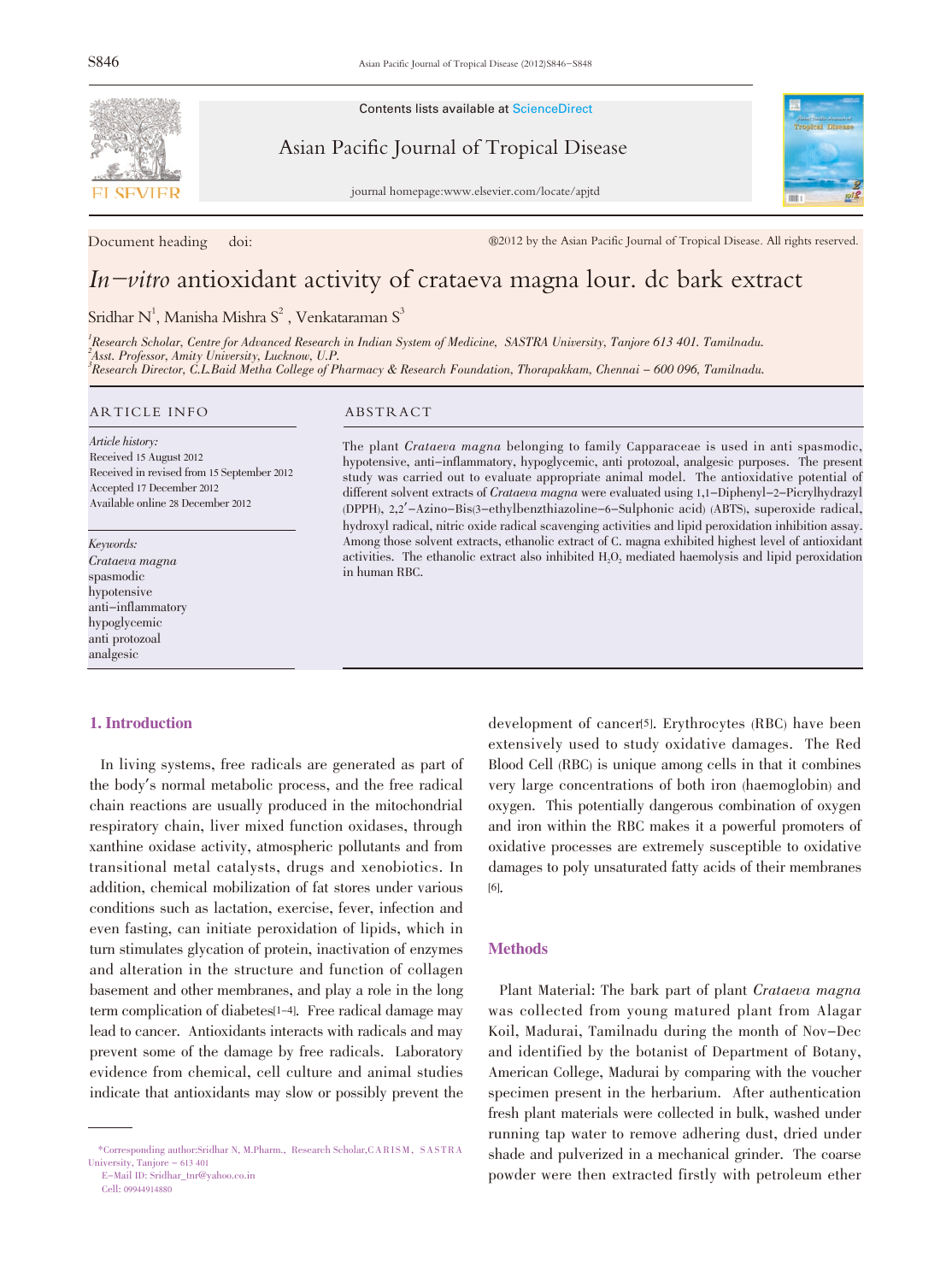then with chloroform, ethyl acetate, ethanol and water using a soxhlet apparatus. The extracts thus obtained were used to check the antioxidant activities.

Chemicals: 1, 1-Diphenyl-2-Picrylhydrazyl (DPPH) and 2,2'-Azino-Bis (3-ethylbenzthiazoline-6-Sulphonic acid) (ABTS), Gossypin, Nitroblue Tetrazolium (NBT), naphthylethylene diamine dihydrochloride, Thiobarbituric Acid (TBA) and potassium persulfate. HPLC grade acetonitrile and water were purchased from Merck (India). All other reagents were used of analytical quality.

The extracts of C. magna in petroleum ether, chloroform, ethyl acetate were dissolved in minimum volume of DMSO and made to desired concentration with distilled water. Double distilled water is sued for dissolving ethanol and water extracts. But for the DPPH assay all the extracts were dissolved in methanol.

## DPPH free radical scavenging activity

The DPPH assay measures hydrogen atom (or) one electron donating activity and hence provides a measure of free radical scavenging antioxidant activity. DPPH is a purple colored stable free radical it becomes reduced to the yellow colored diphenyl picryl hydrazine. A methanol and petroleum ether DPPH-solution (0.15%) was mixed with serial dilutions (1 to 50  $\mu$  g/ml) of extracts and shaken vigorously. The tubes were allowed to stand at 27 °C for 15 min. The change in absorbance of samples was measured at 517 nm using a UV spectrophotometer. Radical scavenging activity was expressed as the inhibition percentage [7].

The hydroxyl radical scavenging activity was determined according to the method reported by Klein and co-workers. Various concentrations  $(5,10, 20, 40, 60, 80 \text{ and } 100 \mu \text{ g/m}]$ in methanol and petroleum ether) of extracts were taken in different test tubes and evaporated to dryness. One milliliter of iron-EDTA solution (0.13% ferrous ammonium sulfate and 0.26% EDTA), 0.5 ml of EDTA (0.018%), and 1 ml of DMSO (0.85% v/v in 0.1 M phosphate buffer, pH 7.4) were added to these tubes, and the reaction was initiated by adding 0.5 mL of 0.22% ascorbic acid. Test tubes were capped tightly and heated on a water bath at 80  $^{\circ}$ C-90  $^{\circ}$ C for 15 min. The reaction was terminated by the addition of 1 ml of ice-cold TCA (17.5% w/v). Three milliliters of Nash reagent (75.0 g of ammonium acetate, 3 mL of glacial acetic acid, and 2 mL of acetyl acetone were mixed and made up to 1L with distilled water) was added to all of the tubes and left at room temperature for 15 min for color development. The intensity of the yellow color formed was measured spectrophotometrically at 412 nm against reagent blank [8]. Lipid peroxidation by thiobarbituric acid (TBA) assay. TBA reacts with malondialdehyde to form a pink chromogen, which can be detected spectrophotometrically at 532 nm. Normal albino rats of the Wistar strain were used for the preparation of liver homogenate. The perfused liver was

isolated and 10% w/v homogenate was prepared with 0.15 M KCl. The homogenate was centrifuged at 1000 g for 15 min, and clear cell free supernatant obtained was used for the study of in vitro lipid peroxidation. Different concentrations  $(5,10, 20, 40, 60, 80 \text{ and } 100 \mu \text{ g/ml}$  in methanol and petroleum ether) of extracts were taken in test tubes and evaporated to dryness. One milliliter of 0.15 M KCl and 0.5 mL of rat liver homogenate were added to the test tubes. Peroxidation was initiated by 100  $\mu$  of 0.2 M ferric chloride. After incubation at 37  $\degree$  for 30 min, the reaction was terminated by adding 2 ml of ice-cold HCl (0.25 M) containing 15% trichloroacetic acid, 0.38% TBA, and 0.5% butylated hydroxytoluene (BHT). The reaction mixture were heated at 80  $\degree$  for 60 min. The samples were cooled and centrifuged, and the absorbance of the supernatant was measured at 532 nm. An identical experiment was performed to determine the amount of lipid peroxidation obtained in the presence of inducing agents without any extract. The percentage inhibition was calculated [9].

# Statistical analysis

All the experiments data's subjected to statistical analysis using Mean±SEM and one-way ANOVA.

#### **Results**

In vitro antioxidant methods used for the evaluation of antioxidant activities of C. magna extracts includes, the DPPH radical scavenging action, hydroxyl scavenging and the lipid peroxidation assay for antioxidant activity were used to assess the antioxidant properties of methanolic and petroleum ether extracts of crataeva magna. All these three tests shows a better assessment of antioxidant activity.

Hydroxyl radical scavenging activity

| Extracts         | Concentration        | %Hydroxyl Scavenging | Vitamin C        |  |
|------------------|----------------------|----------------------|------------------|--|
|                  | $(\mu g \text{ ml})$ | activity±SEM         |                  |  |
| 1.Crataeva magna | 05                   | $1.01 \pm 0.1$       | $10.21 \pm 1.0$  |  |
| Methanolic       | 10                   | $2.41 \pm 0.2$       | $19.31 \pm 1.0$  |  |
| Extract          | 20                   | $6.81 \pm 0.5$       | $30.59 \pm 1.3$  |  |
|                  | 40                   | $10.23 \pm 1.3$      | $38.13 \pm 1.4$  |  |
|                  | 60                   | $15.23 \pm 1.5$      | $60.22 \pm 2.0$  |  |
|                  | 80                   | $20.20 \pm 1.4$      | $67.10 \pm 1.2$  |  |
|                  | 100                  | $9.85 \pm 2.1$       | $279.20 \pm 1.1$ |  |
|                  |                      |                      |                  |  |
| 2.Crataeva magna | 05                   | $8.01 \pm 0.1$       | $10.21 \pm 1.0$  |  |
| Petroleum ether  | 10                   | $20.41 \pm 0.2$      | $19.31 \pm 1.0$  |  |
| Extract          | 20                   | $38.73 \pm 1.3$      | $30.59 \pm 1.3$  |  |
|                  | 40                   | $41.23 \pm 1.3$      | $38.13 \pm 1.4$  |  |
|                  | 60                   | $56.10 \pm 1.5^*$    | $60.22 \pm 2.0$  |  |
|                  | 80                   | $61.41 \pm 1.9*$     | $67.10 \pm 1.2$  |  |
|                  | 100                  | $68.27 \pm 2.0^*$    | 79.20±1.1        |  |

 $*P<0.05$ , Significance Vs Standard (n=3).